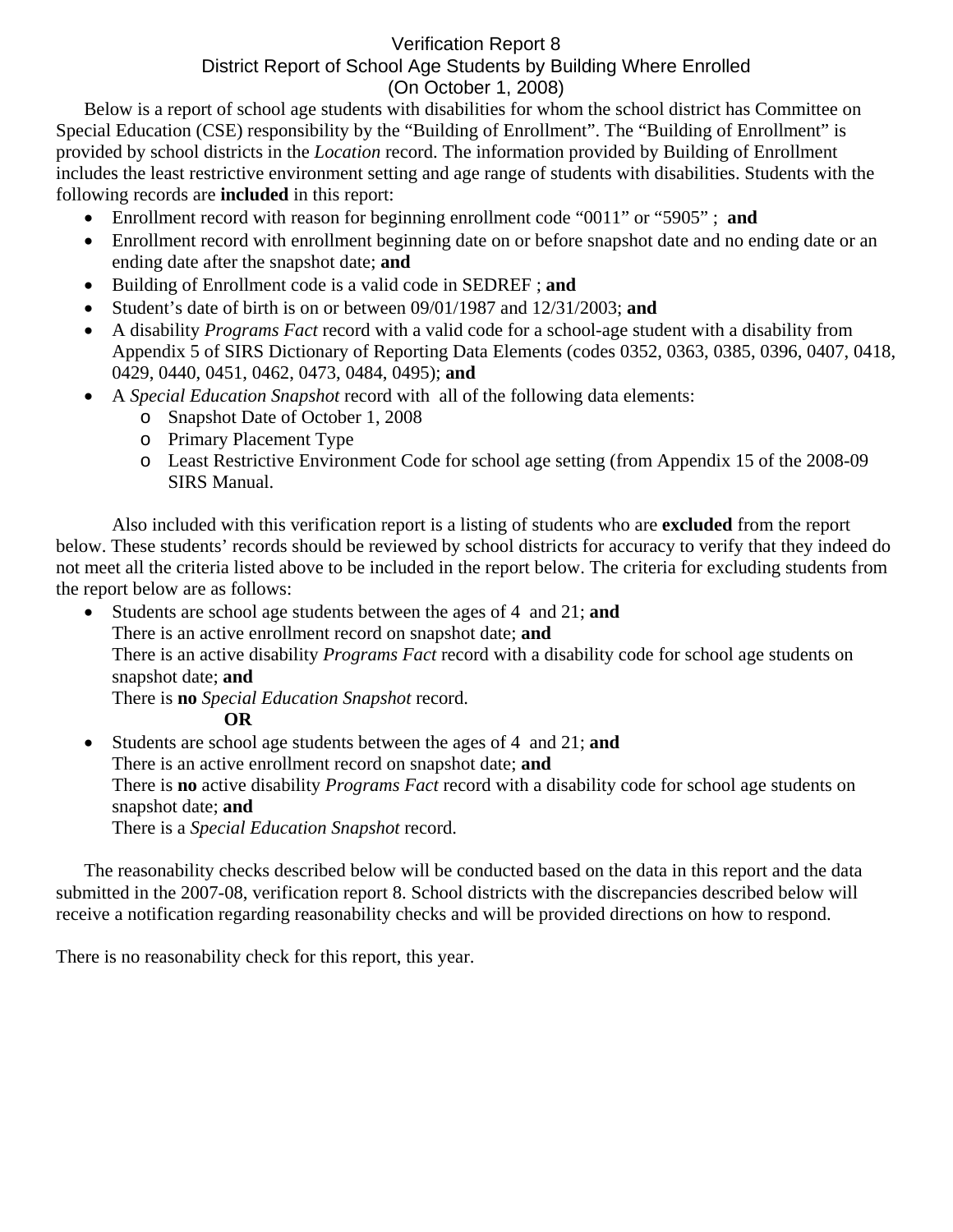## Verification Report 8 District Report of School Age Students by Building Where Enrolled (On October 1, 2008)

**Directions:** Please review the data below to verify that this report represents all school age students with disabilities (aged 4-21) for whom your district has CSE responsibility and who were provided special education services in the building of enrollment listed below on the snapshot date. The links below the numbers in each cell provide a list of students that meet the criteria to be included in the report. Also, please review your school district's report of students excluded from this report. **If corrections are needed to this report, please resubmit your district files with the necessary corrections to the Regional Information Center (or the data warehouse for large cities) during the verification time period.**

For your information, each school listed below will be able to view a report of the number of school age students as reported by your district. They will not be shown the students' names. They may contact your special education office if their record of the number of students from your district does not match your report of the number of students in their school.

Building of Enrollment [Code] [Name]

## **Table1: In regular school programs in buildings attended by disabled and nondisabled students**

|               |                            | Α       | B        | ⌒         |           | E     | Е            |
|---------------|----------------------------|---------|----------|-----------|-----------|-------|--------------|
| Line          | <b>Time INSIDE Regular</b> |         |          |           |           |       |              |
| <b>Number</b> | <b>Classroom</b>           | $4 - 5$ | $6 - 11$ | $12 - 13$ | $14 - 17$ | 18-21 | <b>Total</b> |
| 01            | 80% or more                |         |          |           |           |       |              |
| 02            | 40% to 79%                 |         |          |           |           |       |              |
| 03            | Less than 40%              |         |          |           |           |       |              |
| 04            | <b>Total</b>               |         |          |           |           |       |              |

**Table 2: In Separate Settings** Outside of regular school facilities, in buildings that are attended by students with disabilities only. Line 4 includes students who are placed on home instruction by the CSE. Students who are home-schooled by parent choice are reported in Table 3.

|               |                             | Α       | B                | C         | D     | Е         |              |  |
|---------------|-----------------------------|---------|------------------|-----------|-------|-----------|--------------|--|
| Line          |                             |         | <b>Age Group</b> |           |       |           |              |  |
| <b>Number</b> | <b>Type of Setting</b>      | $4 - 5$ | $6 - 11$         | $12 - 13$ | 14-17 | $18 - 21$ | <b>Total</b> |  |
| 01            | Separate School             |         |                  |           |       |           |              |  |
| 02            | <b>Residential Facility</b> |         |                  |           |       |           |              |  |
| 03            | Hospital (In-patient)       |         |                  |           |       |           |              |  |
| 04            | Home Placement by CSE       |         |                  |           |       |           |              |  |
| 05            | <b>Total</b>                |         |                  |           |       |           |              |  |

**Table 3: In Other Specific Settings**. School districts do not place students in these settings. Instead, students are in these settings because of court decisions or parental choice.

|               |                                                                                                                                                                                   | А       | В        |           |           |       |       |
|---------------|-----------------------------------------------------------------------------------------------------------------------------------------------------------------------------------|---------|----------|-----------|-----------|-------|-------|
| Line          |                                                                                                                                                                                   |         |          |           |           |       |       |
| <b>Number</b> | <b>Type of Setting</b>                                                                                                                                                            | $4 - 5$ | $6 - 11$ | $12 - 13$ | $14 - 17$ | 18-21 | Total |
| 01            | Incarcerated in County Correctional<br>Facilities Or Incarcerated in<br><b>Correctional Facilities Operated by</b><br>the Department of Corrections<br>(DOCS) as reported by DOCS |         |          |           |           |       |       |
| 02            | Home Schooled at Parental Choice                                                                                                                                                  |         |          |           |           |       |       |
| 03            | Parentally Placed in Nonpublic<br>School-Receiving Special Education                                                                                                              |         |          |           |           |       |       |